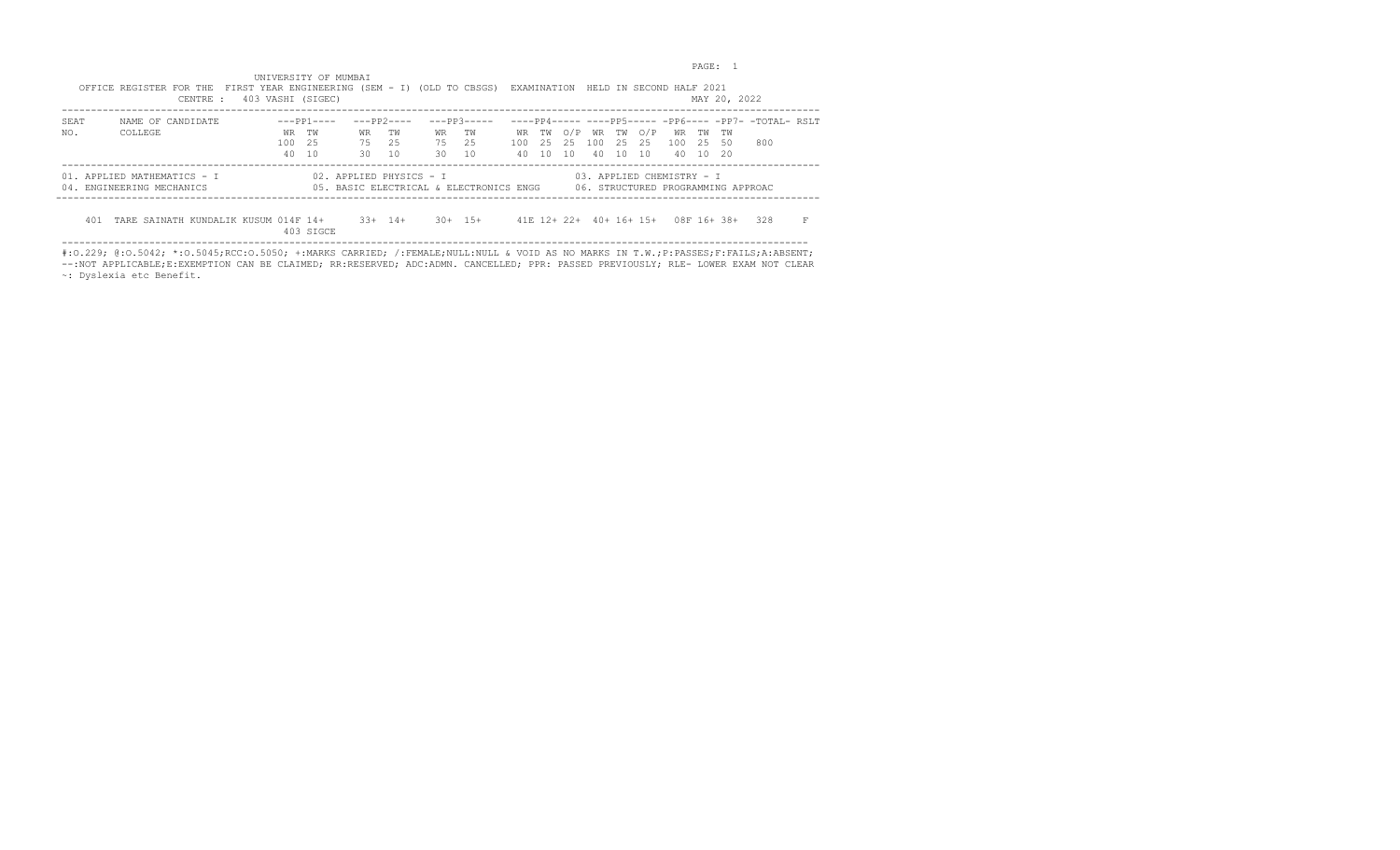example of the contract of the contract of the contract of the contract of the contract of the contract of the contract of the contract of the contract of the contract of the contract of the contract of the contract of the

|      | OFFICE REGISTER FOR THE FIRST YEAR ENGINEERING (SEM - I) (OLD TO CBSGS) EXAMINATION HELD IN SECOND HALF 2021<br>532 MALAD (ACE)<br>CENTRE : |        |                     |                                                                    |             |           |              |     |  |  |                     |                                                           | MAY 20, 2022                        |                                                             |  |
|------|---------------------------------------------------------------------------------------------------------------------------------------------|--------|---------------------|--------------------------------------------------------------------|-------------|-----------|--------------|-----|--|--|---------------------|-----------------------------------------------------------|-------------------------------------|-------------------------------------------------------------|--|
| SEAT | NAME OF CANDIDATE                                                                                                                           |        | $---PP1---$         |                                                                    | $---PP2---$ |           | $---PP3---$  |     |  |  |                     |                                                           |                                     | $---PP4--------PP5-----PP6-----PP6-----PP7----T0TAI- RSI.T$ |  |
| NO.  | COLLEGE                                                                                                                                     |        | WR TW               | WR                                                                 | TW          | <b>WR</b> | TW T         |     |  |  | WR TWO/P WR TWO/P   | WR TW TW                                                  |                                     |                                                             |  |
|      |                                                                                                                                             | 100 25 |                     | 75                                                                 | 2.5         | 75 25     |              | 100 |  |  | 2.5 2.5 100 2.5 2.5 | 100 25 50                                                 |                                     | 800                                                         |  |
|      |                                                                                                                                             |        | 40 10               | 30 I                                                               | 10          | 30        | 10           | 40  |  |  |                     | 10 10 40 10 10 40 10 20                                   |                                     |                                                             |  |
|      | 01. APPLIED MATHEMATICS - I<br>04. ENGINEERING MECHANICS                                                                                    |        |                     | 02. APPLIED PHYSICS - I<br>05. BASIC ELECTRICAL & ELECTRONICS ENGG |             |           |              |     |  |  |                     | 03. APPLIED CHEMISTRY - I<br>06. COMPUTER PROGRAMMING - I |                                     |                                                             |  |
|      | 402 / BRAHMANE TRUPTI ASHOK ASHA                                                                                                            |        | 013F 16+<br>532 ACE |                                                                    | $33+21+$    |           | $.30 + 19 +$ |     |  |  |                     |                                                           | 40+ 12+ 17+ 40+ 15+ 19+ 47+ 18+ 44+ | 384                                                         |  |

 UNIVERSITY OF MUMBAI OFFICE REGISTER FOR THE FIRST YEAR ENGINEERING (SEM - I) (OLD TO CBSGS) EXAMINATION HELD IN SECOND HALF 2021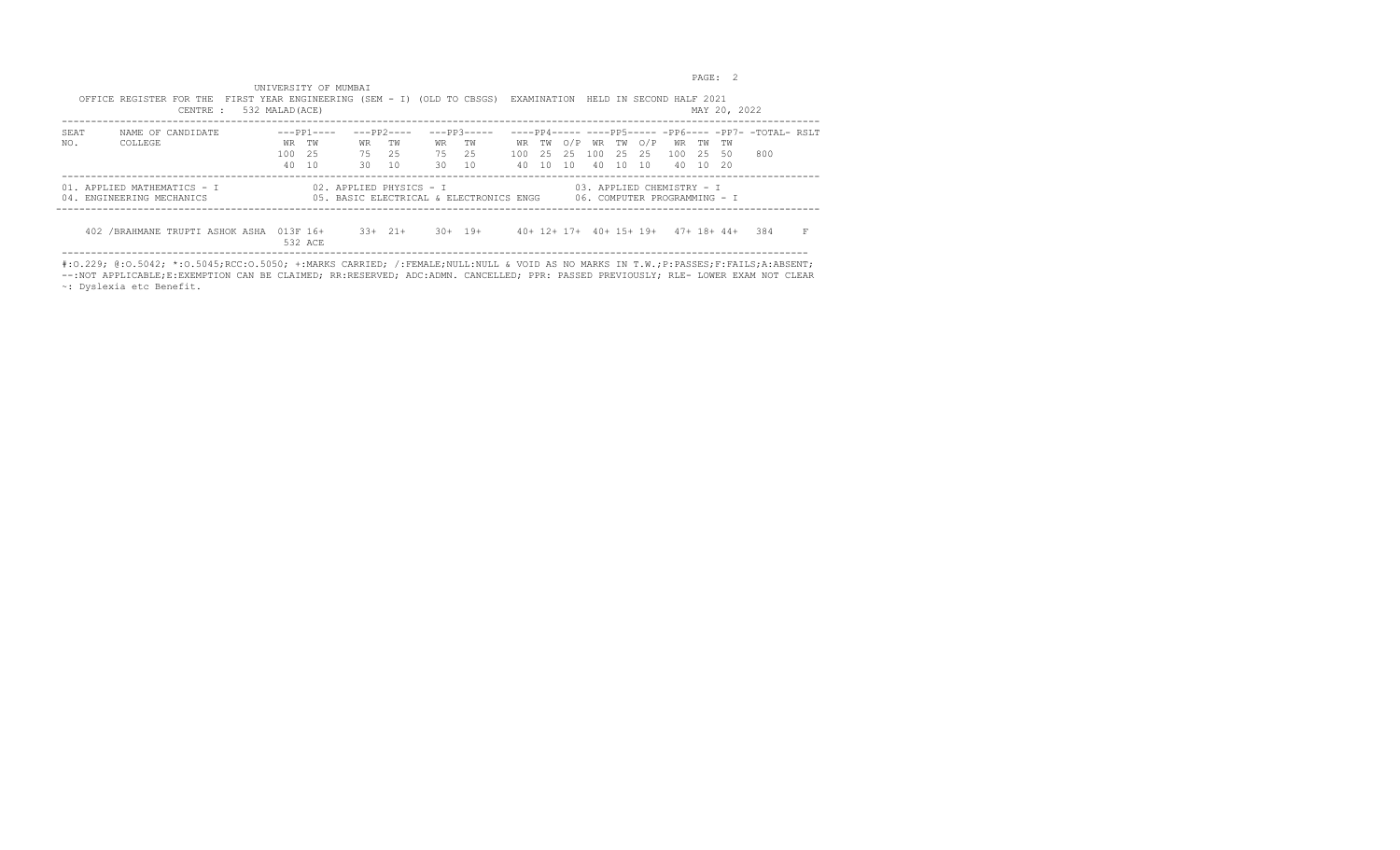PAGE: 3

|      | OFFICE REGISTER FOR THE FIRST YEAR ENGINEERING (SEM - I) (OLD TO CBSGS) EXAMINATION HELD IN SECOND HALF 2021<br>690 NAVI MUMBAI(SIES)<br>CENTRE :                                              |            |             |       |                 |       |               |    |       |  |  |          |                                    | MAY 20, 2022 |                                                       |  |
|------|------------------------------------------------------------------------------------------------------------------------------------------------------------------------------------------------|------------|-------------|-------|-----------------|-------|---------------|----|-------|--|--|----------|------------------------------------|--------------|-------------------------------------------------------|--|
| SEAT | NAME OF CANDIDATE                                                                                                                                                                              |            | $---PP1---$ |       | ---PP2----      |       | $---PP3---$   |    |       |  |  |          |                                    |              | $---PP4--------PP5-----PP6-----PP6-----PP7----TOTAI.$ |  |
| NO.  | COLLEGE                                                                                                                                                                                        | WR TW      |             | WR    | TW <sub>w</sub> | WR TW |               |    |       |  |  |          | WR TWO/P WR TWO/P WR TW TW         |              |                                                       |  |
|      |                                                                                                                                                                                                | 100 25     |             | 75 25 |                 | 75 25 |               |    |       |  |  |          | 100 25 25 100 25 25 100 25 50      |              | 800                                                   |  |
|      |                                                                                                                                                                                                | 40 10      |             | 30 10 |                 | 30 10 |               | 40 | 10 10 |  |  | 40 10 10 | 40 10 20                           |              |                                                       |  |
|      | 01. APPLIED MATHEMATICS - I<br>02. APPLIED PHYSICS – I<br>03. APPLIED CHEMISTRY - I<br>04. ENGINEERING MECHANICS<br>05. BASIC ELECTRICAL & ELECTRONICS ENGG 06. STRUCTURED PROGRAMMING APPROAC |            |             |       |                 |       |               |    |       |  |  |          |                                    |              |                                                       |  |
| 403  | KHARAT AMISH RAJESH ROHINI                                                                                                                                                                     | $040+ 17+$ | 690 STES    |       | $30+10+$        |       | $.30 + 1.5 +$ |    |       |  |  |          | 55E 17+ 15+ 60E 13+ 15+ AA 15+ 44+ |              | 376                                                   |  |

 UNIVERSITY OF MUMBAI OFFICE REGISTER FOR THE FIRST YEAR ENGINEERING (SEM - I) (OLD TO CBSGS) EXAMINATION HELD IN SECOND HALF 2021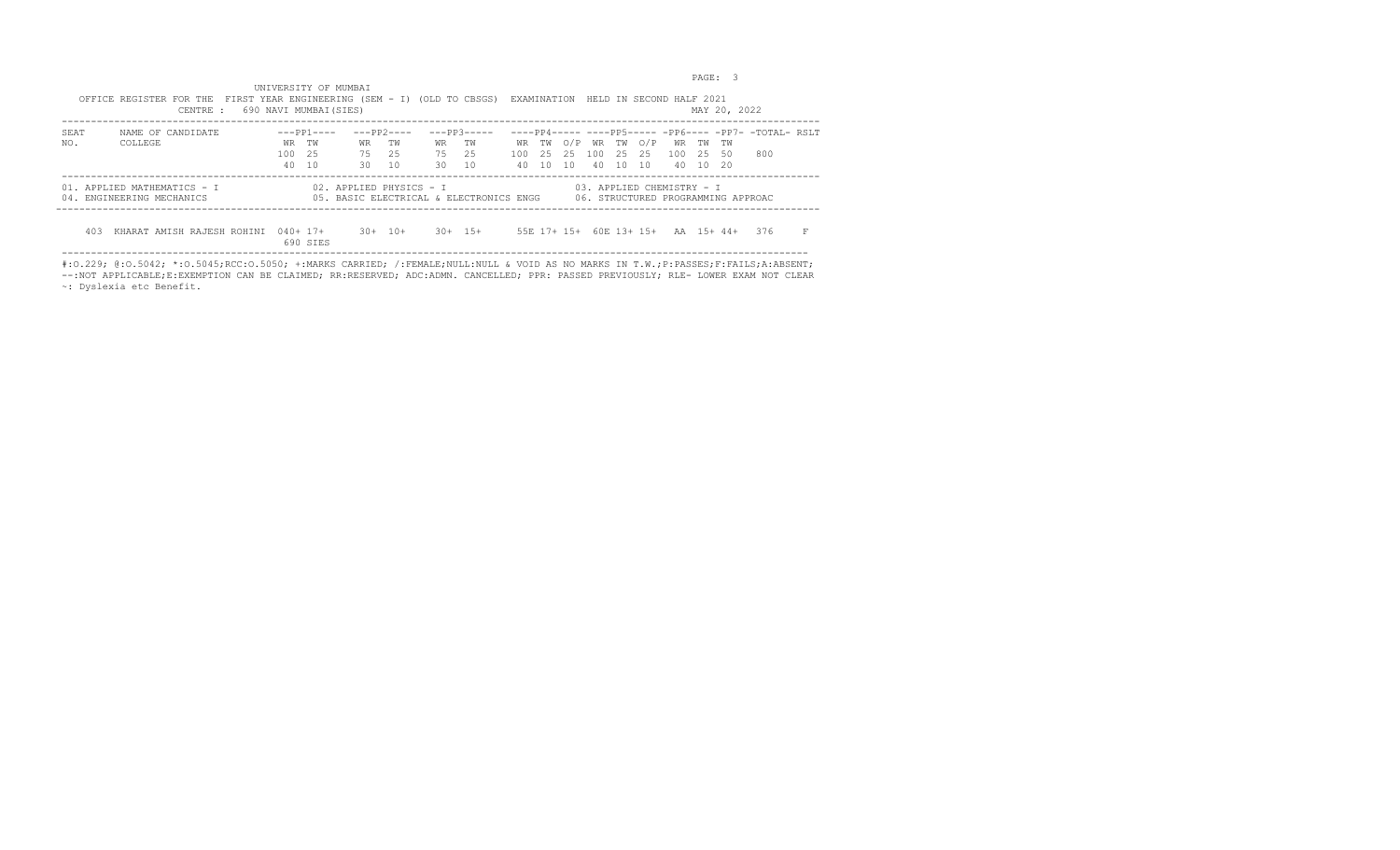example of the state of the state of the state of the state of the state of the state of the state of the state of the state of the state of the state of the state of the state of the state of the state of the state of the

|      | OFFICE REGISTER FOR THE FIRST YEAR ENGINEERING (SEM - I) (OLD TO CBSGS) EXAMINATION HELD IN SECOND HALF 2021<br>CENTRE :                                                                    | 691 SION(KJSIET) |             |       |                 |            |             |  |  |  |  |                               |                               | MAY 20, 2022 |                                                             |  |
|------|---------------------------------------------------------------------------------------------------------------------------------------------------------------------------------------------|------------------|-------------|-------|-----------------|------------|-------------|--|--|--|--|-------------------------------|-------------------------------|--------------|-------------------------------------------------------------|--|
| SEAT | NAME OF CANDIDATE                                                                                                                                                                           |                  | $---PP1---$ |       | $---PP2---$     |            | $---PP3---$ |  |  |  |  |                               |                               |              | $---PP4--------PP5-----PP6-----PP6-----PP7----T0TAI- RSI.T$ |  |
| NO.  | COLLEGE                                                                                                                                                                                     | WR TW            |             | WR    | TW <sub>w</sub> | WR TW      |             |  |  |  |  | WR TW O/P WR TW O/P           | WR TW TW                      |              |                                                             |  |
|      |                                                                                                                                                                                             | 100 25           |             | 75 25 |                 | 75 25      |             |  |  |  |  |                               | 100 25 25 100 25 25 100 25 50 |              | 800                                                         |  |
|      |                                                                                                                                                                                             | 40 10            |             | 30    | 10              | $30 \t 10$ |             |  |  |  |  | 40 10 10 40 10 10             | 40 10 20                      |              |                                                             |  |
|      | 02. APPLIED PHYSICS - I<br>03. APPLIED CHEMISTRY - I<br>01. APPLIED MATHEMATICS - I<br>05. BASIC ELECTRICAL & ELECTRONICS ENGG<br>06. COMPUTER PROGRAMMING - I<br>04. ENGINEERING MECHANICS |                  |             |       |                 |            |             |  |  |  |  |                               |                               |              |                                                             |  |
| 404  | SAROJ RAHUL UDAL LILAVATI                                                                                                                                                                   | $0.51F$ 12+      | 691 KJSTET  |       | AA 10+          |            | $51E$ $11+$ |  |  |  |  | 21 F 18 + 18 + 34 F 12 + 14 + |                               | 59F 13+ 42+  | 366                                                         |  |

 UNIVERSITY OF MUMBAI OFFICE REGISTER FOR THE FIRST YEAR ENGINEERING (SEM - I) (OLD TO CBSGS) EXAMINATION HELD IN SECOND HALF 2021